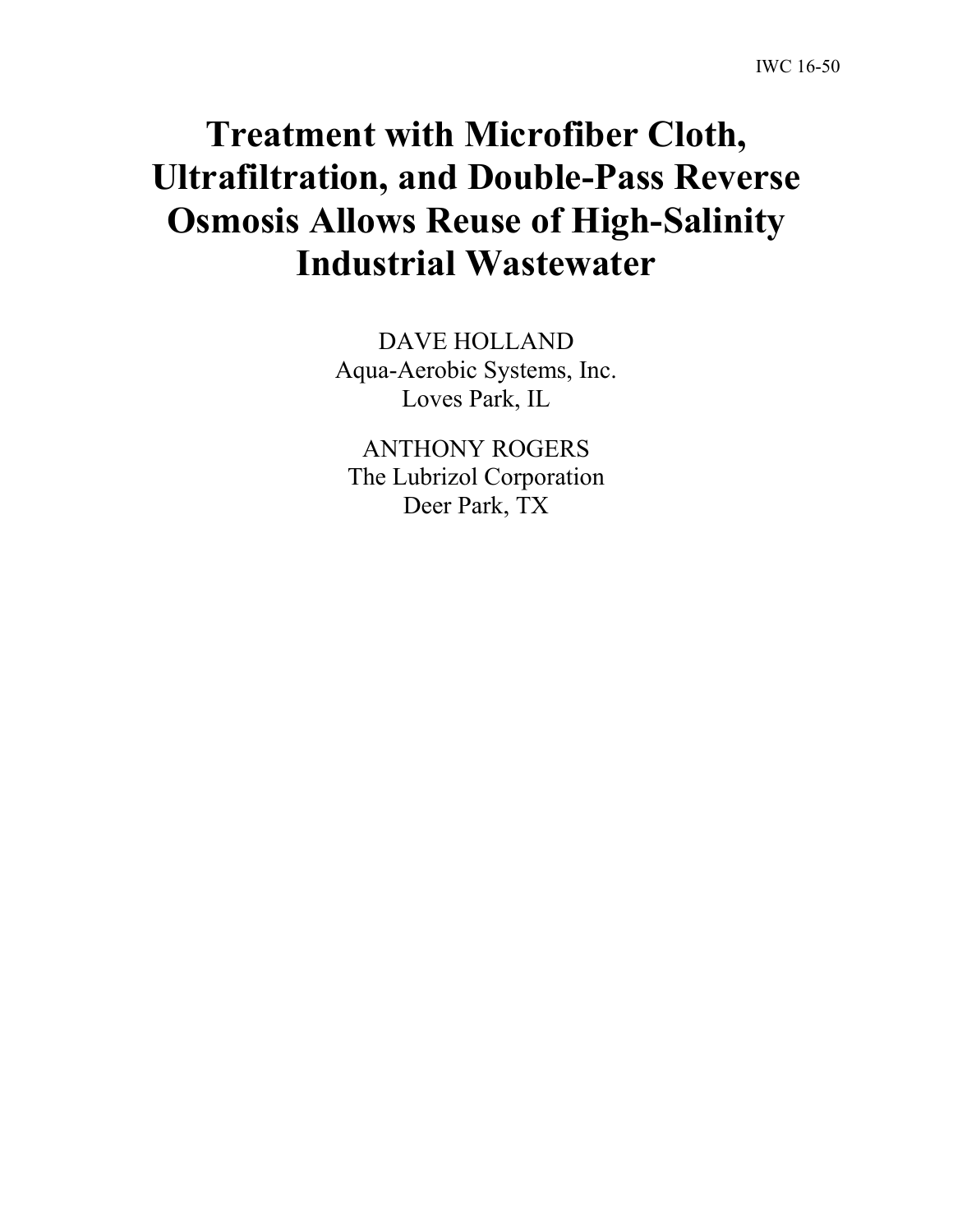KEYWORDS: Reuse, reclamation, microfiber, ultrafiltration, reverse-osmosis, membrane

## ABSTRACT

This paper details a pilot study treating high-salinity secondary effluent from the production of specialty chemical additives. The study used pretreatment with microfiber filtration and lowpressure ultrafiltration, followed by two-pass reverse osmosis. The maximum suspended and dissolved solids were reduced from 200 to 2 mg/l and 17,000 to 22 mg/l, respectively, with relatively low feed pressure and no observed membrane fouling (pressure drop increase). In addition, total system recoveries approached 50%, which is in line with typical seawater and other high-salinity applications.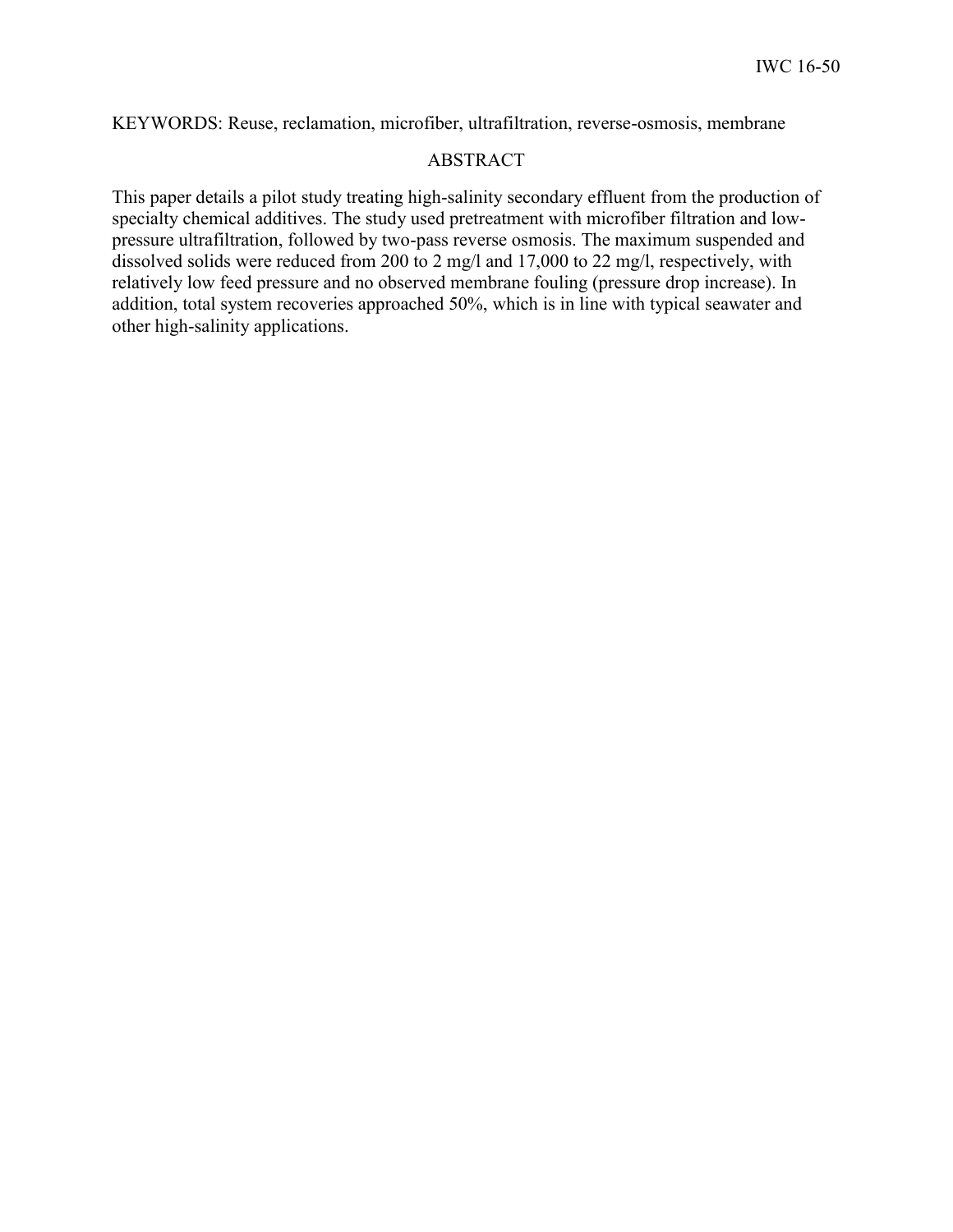#### INTRODUCTION

The water shortage affecting most of the United States is forcing industries to look for ways to return more of their wastewater back to their production processes, therefore allowing them to rely less on external water sources. These wastewaters often contain high levels of dissolved material that must be removed before the stream can be reused, typically with either ion exchange (IX) or reverse osmosis (RO). Both of these processes must have relatively low levels of total suspended solids (TSS) in the influent, requiring pretreatment with some type of media and/or membrane filtration. Because IX systems use significant amounts of chemical, many facilities are gravitating to RO in order to be more environmentally-friendly. To minimize particulate and biological fouling of the RO membranes, the influent TSS must be lowered enough to achieve a 15-minute silt density index (SDI15) of less than 5%, preferably less than 3%; this is normally accomplished with a deep-bed filter or low-pressure membrane system.

The challenge for plants with high-strength wastewaters is to design a treatment system that can achieve the highest salt rejection and water recovery with minimal fouling of the pretreatment media and RO membranes. The pretreatment system is even more critical for these plants because the chance of irreversible fouling of the RO membranes is much higher. Since the early 1990s, cloth media filtration (CMF) has been used for tertiary treatment at thousands of wastewater treatment plants worldwide. At these plants, CMF has been able to handle total suspended solids (TSS) spikes up to several hundred mg/L (ppm), mostly because of a very effective cleaning apparatus, the ability of the cloth to perform like a depth filter, and an outsidein flow path that enables the filter to double as a settling basin.

Because of the success of the cloth on wastewater, testing was performed on municipal wastewater in which a filter containing microfiber cloth was placed in front of a UF membrane, resulting in stable UF operation at 30-45% higher flux than was achievable without the filter (Holland, 2013). Similar testing was also performed on seawater, where pretreatment with microfiber cloth resulted in less UF fouling, lower overall system O&M cost, and improved ability to handle variable TSS and turbidity loadings (Reid, 2015).

Guided by the findings of these tests, a pilot study was set up at the Lubrizol Corporation in Deer Park, TX to see if this same configuration would yield similar results treating chemical production wastewater containing TSS and total dissolved solids (TDS) concentrations as high as 200 and 17,000 mg/l, respectively.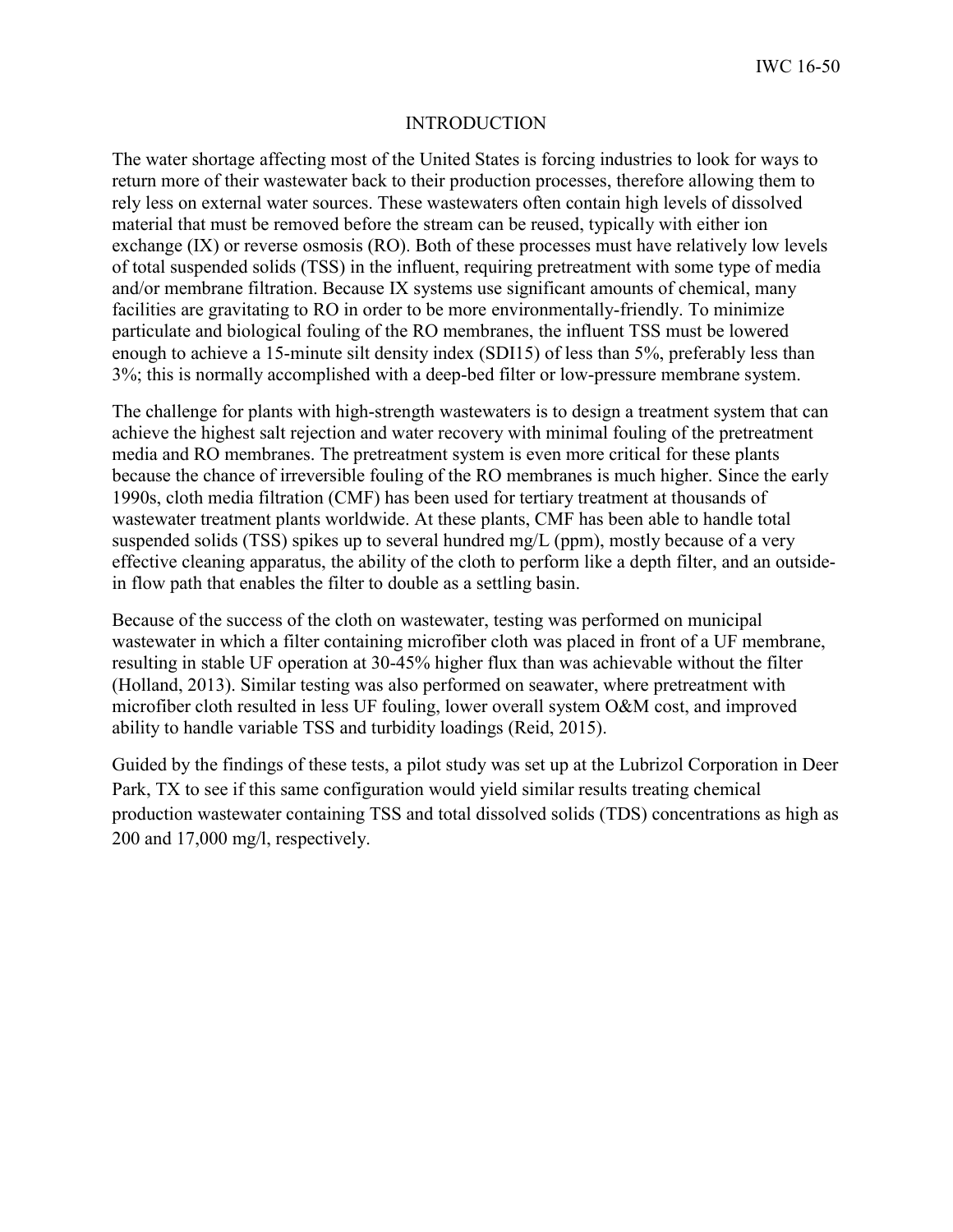### METHODOLOGY

The purpose of the study was to determine the economic viability of a CMF/UF/RO system treating plant wastewater for reuse in the production of specialty chemical additives and as boiler makeup water. The specific objectives of the pilot were to:

- investigate performance of CMF, UF, and RO on a treated industrial wastewater,
- compare effluent quality of each pass of a double-pass RO,
- identify feasibility of reuse scenarios, and
- assess design optimization considerations.

TEST FACILITIES - The study was conducted on-site at Lubrizol's Deer Park, TX facility. Setup and commissioning took place from February 10 to February 13, 2015, and the data was collected for a period of two work-weeks from February 16 through February 27, 2015. As shown in Figure 1, effluent from the plant's conventional activated sludge system was first pumped through a rented CMF unit containing six 5  $m^2$  (54 ft<sup>2</sup>) disks of microfiber cloth, where nearly all of the particles larger than 5  $\mu$ m (0.0002 in) were removed. Most of the CMF effluent was sent to the plant's outfall, while a small portion of the effluent was pumped through the pilot plant, which consisted of a 300-µm (0.0118 in) strainer, 70-m<sup>2</sup> (754 ft<sup>2</sup>) UF module, 1,000gallon (3.8 m<sup>3</sup>) break tank, and double-pass RO containing (16) 37 m<sup>2</sup> (400 ft<sup>2</sup>) thin-film composite elements. The first pass of the RO system consisted of (3) housings arranged in a 2 stage 2 x 1 array in series, and the second pass of the RO system consisted of (1) housing with each housing containing (4) elements.



Figure 1: Pilot System Layout

A coagulant, ferric chloride, was injected into the UF feed to bind with some of the organic material in the water, allowing it to be removed by the UF and easily backwashed off. The strainer was used to protect the UF membrane in the unlikely event that larger solids were present in the CMF effluent. The UF membrane removed nearly all particles larger than 0.02  $\mu$ m (7.9 x 10<sup>-7</sup> in). An antiscalant was injected into the RO feed to increase the solubility of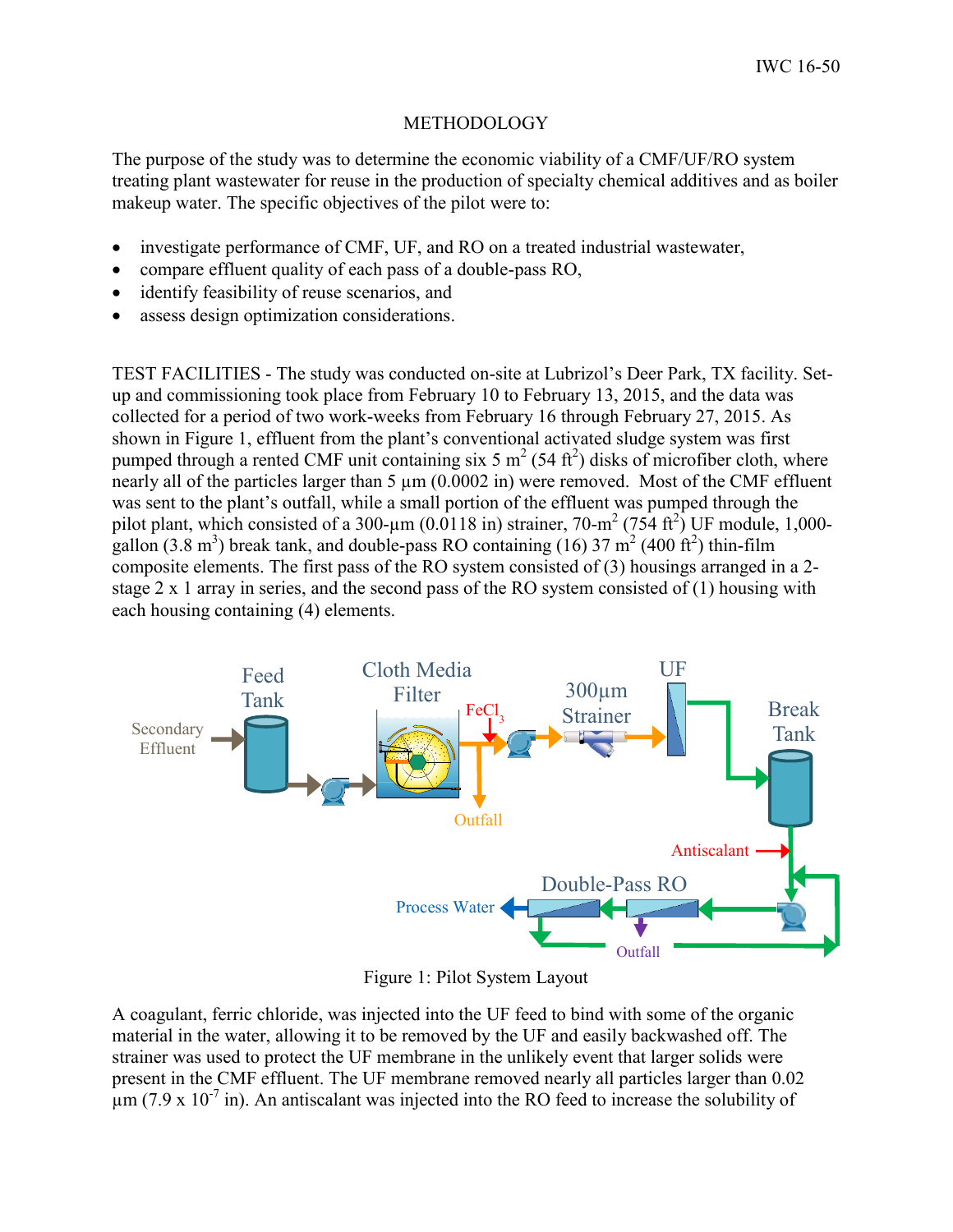hardness and heavy metal salts, preventing premature scaling of the RO elements. The bulk of the TDS was removed by the first-pass RO elements, with the concentrated salts discharging to the plant's outfall. Most of the remaining TDS was removed by the second pass as the first-pass permeate passed through it, with the concentrated salts recycling back to the first-pass influent.

Both filter and UF were backwashed periodically to remove accumulated solids. The filter used a 1.5 kW (2 HP) backwash pump, while the UF unit used a 1.1 kW (1.5 HP) backwash pump. In addition, the UF was cleaned daily with caustic at a pH of 12.2 followed by hydrochloric acid at pH 2.0. Concentrated chemical was injected into the backwash water, the membrane soaked in the dilute chemical for 15 minutes, and the chemical was rinsed out. All of the wastewater from the backwashes and chemical cleanings were collected in a plant sump and pumped back to the head of the treatment plant. The RO system did not require cleaning during the pilot.

During commissioning, jar tests were performed on CMF effluent samples to determine the optimum ferric chloride dose. Concentrations of 5, 10, 15, and 20 mg/l of ferric chloride (as Fe) were made up, mixed for 2 minutes, and run through a 0.45  $\mu$ m (1.8 x 10<sup>-5</sup> in) filter paper, yielding the results shown in Figure 2. As you can see, the coagulant had very little effect on the total organic carbon (TOC) of the filtered sample (equivalent to the dissolved organic carbon, DOC); since 15 mg/l Fe reduced the DOC the most, this dosage was selected for the pilot run.



Figure 2: Ferric Chloride Jar Test Results

Because DOC reduction via coagulant addition appeared minimal, jar tests were performed on CMF effluent samples to determine the benefit, if any, of adding powdered activated carbon (PAC) in lieu of coagulant. Concentrations of 10, 50, 100, 500, 1000, 1200, and 1500 mg/l of PAC (as C) were mixed with the water, then the mixture was settled for 5, 15, or 30 minutes and passed through a 0.45  $\mu$ m (1.8 x 10<sup>-5</sup> in) filter paper. The results are shown in Figure 3.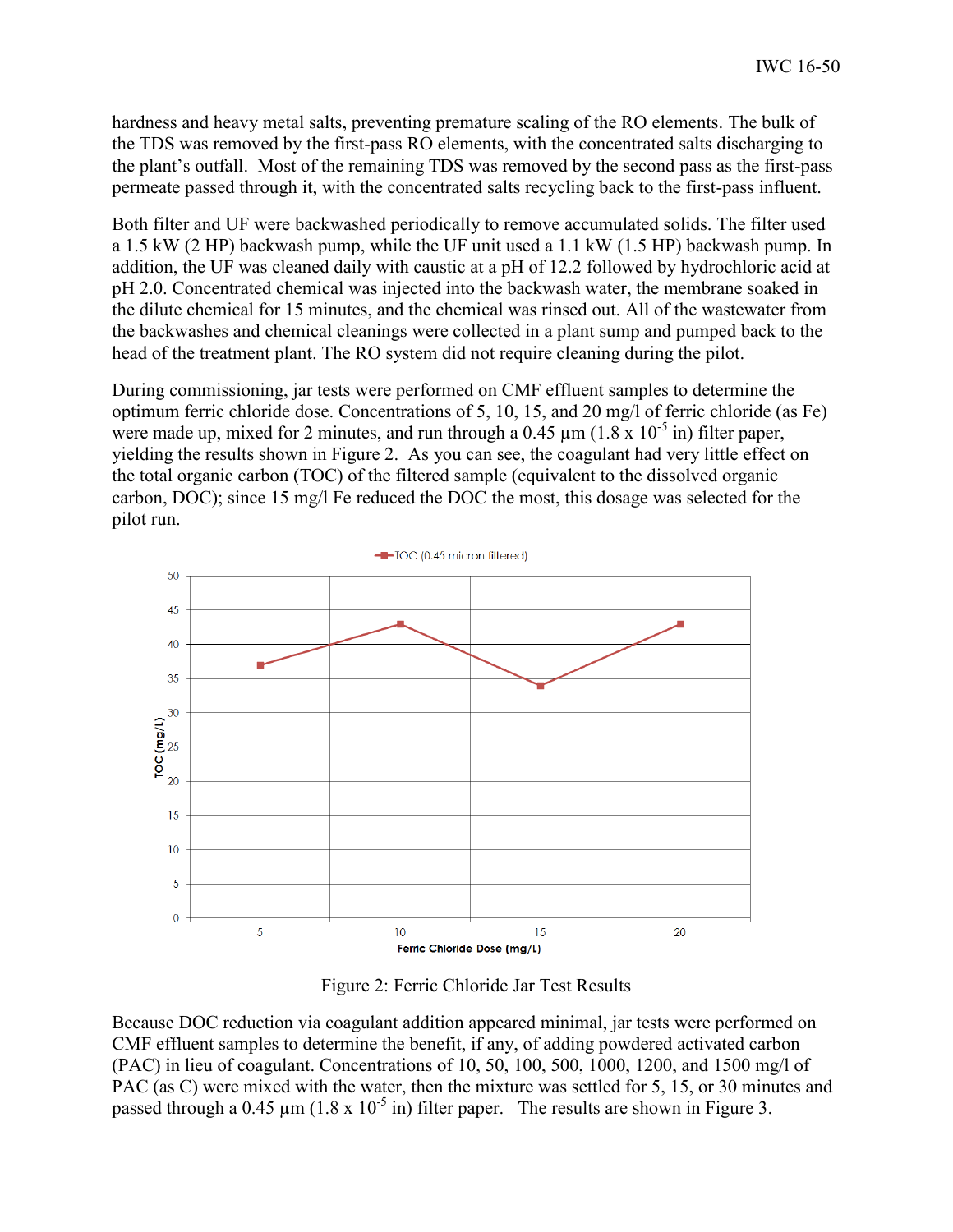Significant DOC reduction occurred only at the higher PAC doses and settling times. It was determined that running the planned full-scale 1.0 MGD system at these high doses and times would be cost-prohibitive; therefore, ferric chloride was used during the pilot instead.



-5 Min -15 Min -30 Min -Raw Water TOC



CMF Operation The plant's secondary effluent was pumped first into the CMF rental unit. As shown in Figure 4, this feed flowed over the influent weir, through the unit's six 5 m<sup>2</sup> (54 ft<sup>2</sup>) disks (shown as one yellow disk for simplification), into the hollow centertube (green), over the effluent weir, and into the discharge line. Both sides of each disk were covered with Aqua-Aerobic Systems' OptiFiberPES-14® polyester microfiber cloth media, with a nominal removal rating of  $5 \mu m (0.0002 \text{ inch})$ .

During filtration, the fibers on the cloth laid down against the cloth backing, as shown in Figure 5. This resulted in a filtration depth of  $3 - 5$  mm  $(0.12 - 0.20)$  in), allowing the cloth to hold up to 77 kg/m<sup>2</sup> (3.25 lbs/ft2) of solids and handle TSS spikes above 500 mg/L (ppm). The water level within the filter basin increased as solids accumulated on the cloth.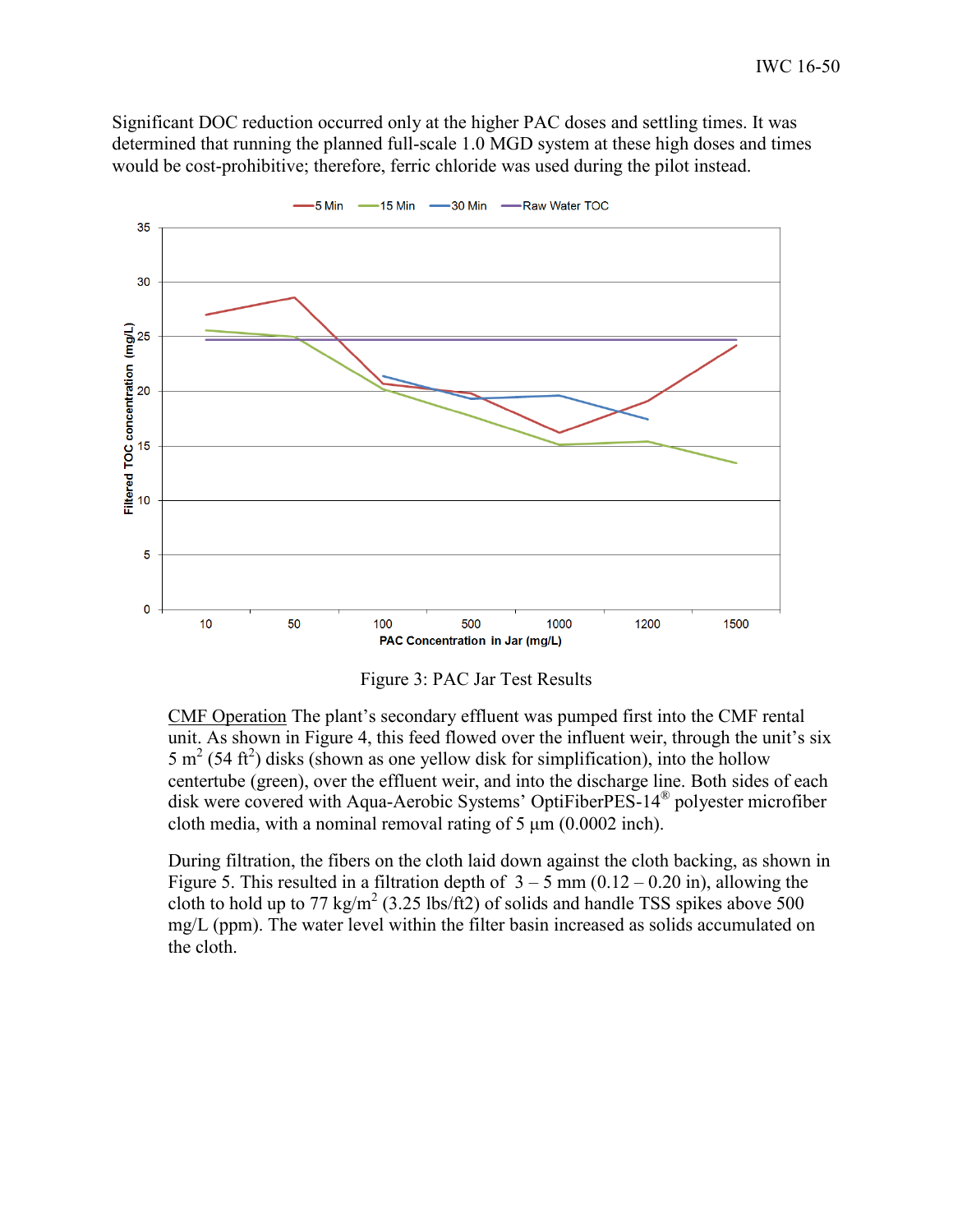

Figure 4: CMF Filtration Flow Path



Figure 5: CMF Filtration Depth

When the level increased by 0.3 m (12 in), the unit went into backwash, shown in Figure 6. During backwash, the unit's drive motor rotated the center tube, and an electric valve opened to allow a centrifugal vacuum pump to pull filtered water from inside each disk through two backwash shoes (orange) pressed against the cloth on both sides of the disk. This high-velocity reverse flow drew the particulates from the cloth media, renewing the cleaning capacity and lowering the basin water level and media differential pressure.

During backwash, the vacuum pulled on the fibers caused them to extend fully, as shown in Figure 7, releasing the particles trapped within the fibers. The openings in the cloth backing are much larger than on other cloth filters; this resulted in a higher backwash flow, assuring that all of the solids were removed.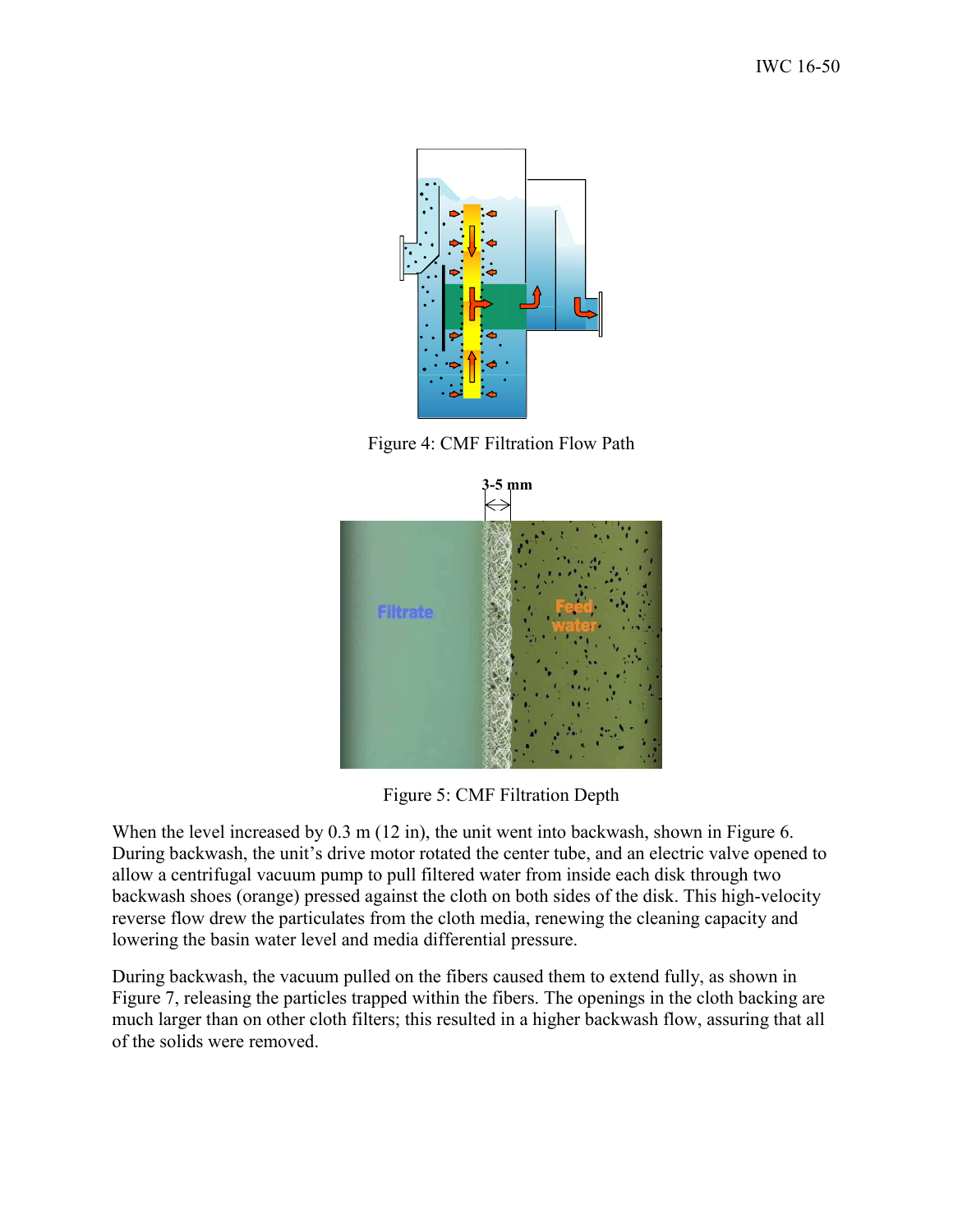

Figure 6: CMF Backwash Flow Path



Figure 7: Cloth Fibers During Backwash

The filter's outside-in flow path allowed heavier particles to settle to the bottom of the tank, as shown in Figure 8. To remove the accumulated solids from the tank, a second electric valve opened after every sixth backwash, allowing the vacuum pump to draw out the solids through a manifold attached to the tank floor.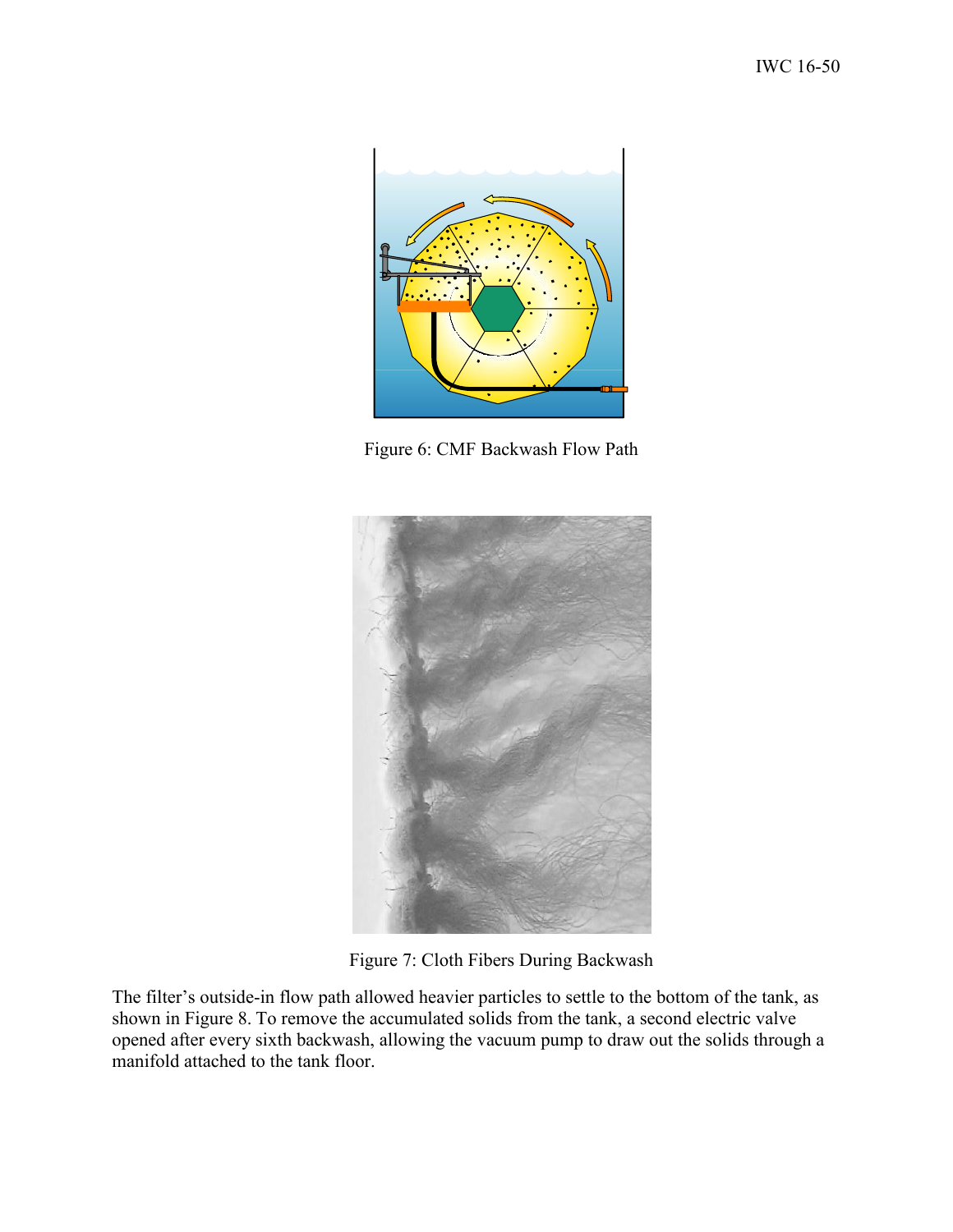

Figure 8: Removal of Settled Solids

UF System Operation Figure 9 shows the flow diagram for the UF pilot unit. The module used was BASF/inge's dizzer<sup>®</sup> XL 0.9 MB 70 W with 70 m<sup>2</sup> (754 ft<sup>2</sup>) membrane area and containing  $(2,007)$  Multibore<sup>®</sup> fibers, each with seven 0.9 mm  $(0.035$  inch) bores (lumen). The size of the membrane pores on the lining of each bore was  $0.02 \mu m (8 \times 10^{-7})$  inch) nominal, resulting in a molecular weight cutoff of 150,000 Daltons.



Figure 9: UF Flow Diagram

There were seven basic modes of operation for each UF unit, as shown in Figure 10. During Top Filtration mode, CMF effluent was injected with 15 mg/l FeCl<sub>3</sub> and pumped through the 300  $\mu$ m strainer and into the top of the UF module. Water flowed into each of the fiber bores, with the filtrate passing through the fibers to the outside of the fiber bundle, where it was discharged out the filtrate port on the module's side.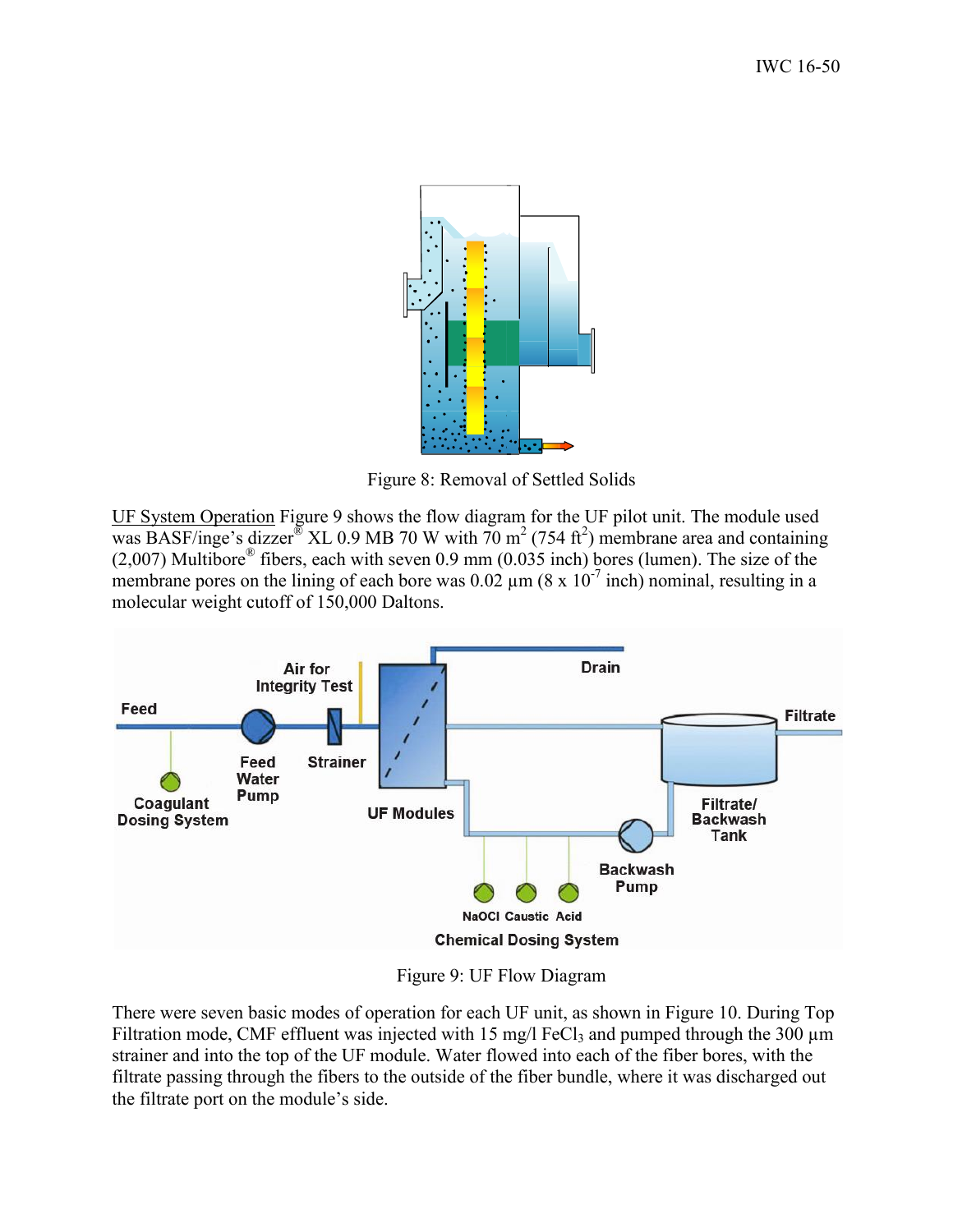

Figure 10: UF Operating Modes

After 30 minutes<sup>\*</sup>, the UF unit went into the Top Backwash mode to remove foulants from the membrane pores and surfaces. During this mode, low-turbidity water in the filtrate/backwash tank was pumped in the reverse direction through the membrane (from outside the fibers to inside the fiber bores) and out the bottom of the module to drain.

After the 1-minute backwash, the unit went into its Bottom Filtration mode; this was the same as the Top Filtration mode, only the feed went into the bottom of the module. Then, after another 30 minutes\*\*, the unit went into its Bottom Backwash mode; this was the same as the Top Backwash mode, only the flow came out the top of the module. Following the 1-minute backwash, the unit returned to its Top Filtration mode, and the entire cycle was repeated. The feed inlet and drain outlet were alternated in this manner to more evenly deposit, and then remove, the solids over the entire membrane length.

Every 12 hours, the UF unit went into the Top Chemically-Enhanced Backwash (CEB) mode to remove any foulant not being backwashed off the membrane. This mode was the same as the Top Backwash mode, only at about half-flow, and concentrate chemical was injected into the filtrate just prior to entering the module to create the proper pH. After 40 seconds, the unit went into its Bottom CEB, which is the same as Top CEB, only the waste flow exits the top of the module. After 20 seconds, the unit went into a 15-minute soak, followed by both a Top and Bottom Backwash to rinse out the chemical. The chemical used would alternate every 12 hours

 $\overline{a}$ 

 Except for Day 10, which used a 10-minute filtration time.

 Except for Day 10, which used a 10-minute filtration time.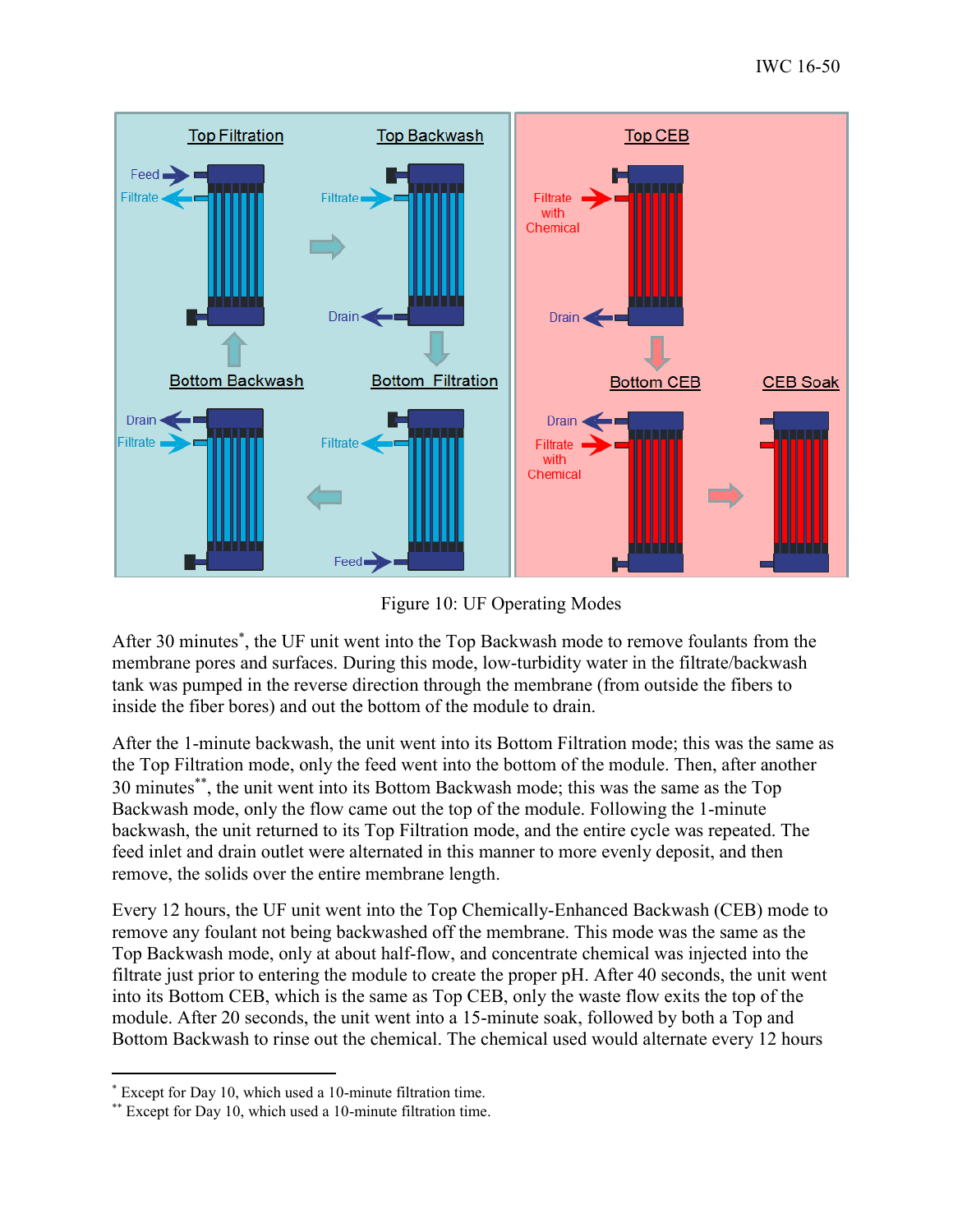between 30% hydrochloric acid (HCl) to get a 2.0 pH and 50% sodium hydroxide (NaOH) to get a 12.2 pH. When NaOH was used, it was immediately followed by HCl in order to prevent hardness precipitation that can occur at high pHs. As a result, the UF was cleaned with acid every 12 hours and with caustic every 24 hours.

Every 72 hours (3 days), a CEB with 12.5% sodium hypochlorite (NaOCl) was also performed using the same steps, only the concentrated chemical was injected into the backwash water to get a NaOCl concentration of 20 mg/l (ppm). The soak for these chlorine cleanings was only 10 minutes.

As noted above, the filtration flow through each multi-bore fiber was from inside the bores through the fiber material to the outside of the fiber. Each fiber was made of a single piece of polyethersulfone (PES) with three distinct pore sizes, as shown in Figure 11. The filtration occurred on the surface of each bore, where there was a thin layer of the smallest pore size; nearly all of the trans-membrane pressure (TMP) occurred within this layer. Once through this layer, the filtrate flowed with very little resistance through the material between and around the bores, which had the largest pore size. Finally, the filtrate exited the fiber through a thin layer of slightly smaller pores, which were still 100 times larger than the separation layer.



**Spongy Support Structure**

Figure 11: UF Fiber Cross-section with Filtration Flow Paths

RO System Operation Figure 12 shows the flow diagram for the RO pilot unit. The UF filtrate was injected with GE MDC220 antiscalant/antifoulant to maintain a concentration of 3.2 mg/l (ppm) in the RO influent. The influent was pressurized to up to 450 psig with a 75 HP multistage high-pressure centrifugal pump then sent through the two housings in the first stage of the first-pass, which contained Dow BW30-400 membranes. The high pressure overcame the osmotic pressure of the salts in the wastewater, driving low-TDS permeate through the RO membranes and into the first-pass product line. This resulted in increasing salt concentration as the flow moved through the housings. Concentrate (reject) from the first-stage housings passed through the single second-stage housing, which contained Hydranautics ESPA2 membranes.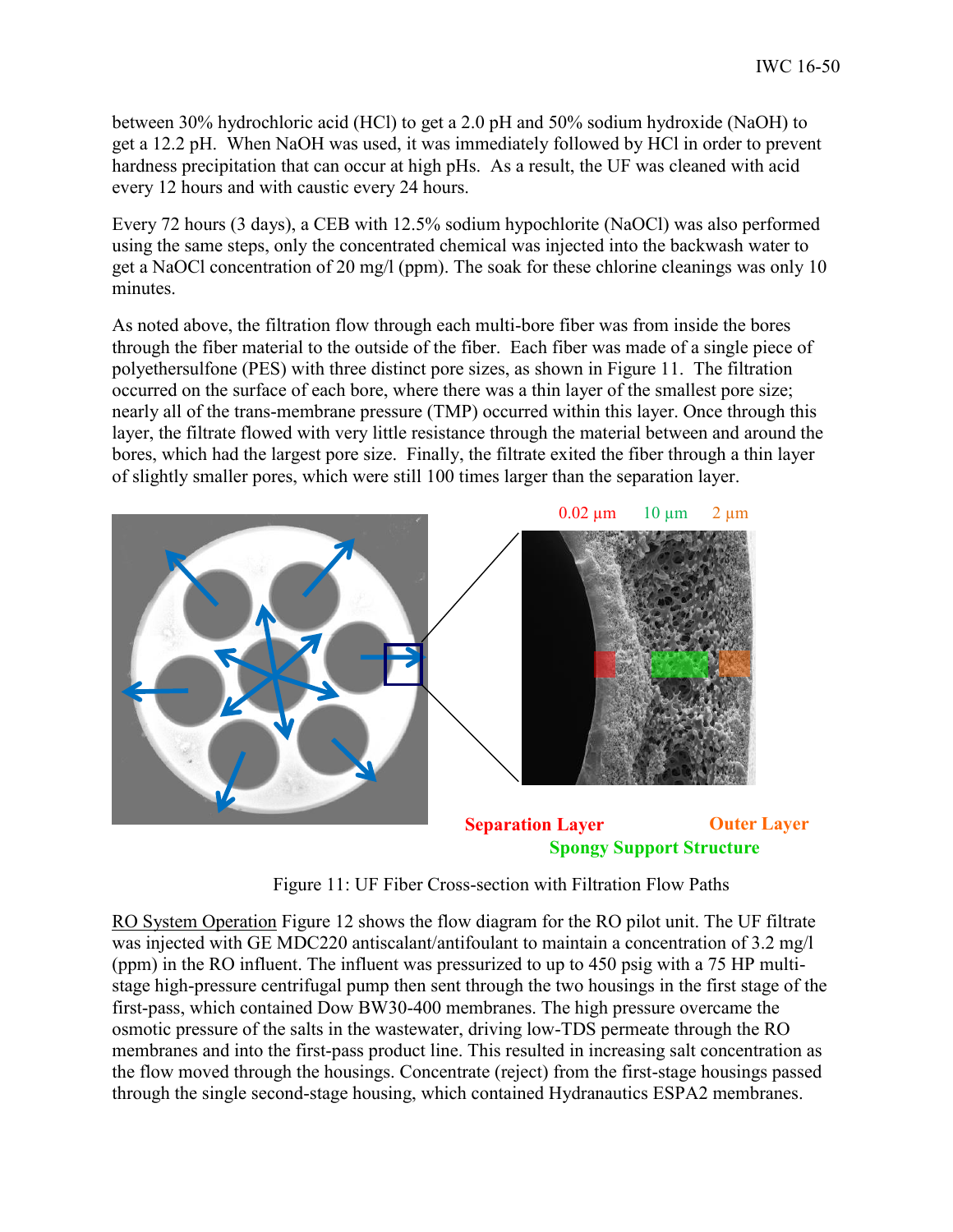The reverse osmosis process was repeated, with the reject from the second-stage housing going to the plant's sanitary sewer, and the first-pass product going through the single housing in the second pass. Because the second-pass reject was relatively low in TDS, it was recycled back to the inlet of the first pass. The product streams from both passes were combined together and made available for reuse in the plant's production process.



Figure 12: RO Flow Paths

Operating Settings Tables 1 and 2 list the settings that changed during each of the five trials.

| Table 1: UF Daily Operating Conditions |  |
|----------------------------------------|--|
|                                        |  |

| <b>Description</b>           | <b>Units</b> | <b>Days</b><br>$1-2$ | Days<br>$3 - 6$ | Day  | <b>Days</b><br>$8-9$ | Day<br>10 |
|------------------------------|--------------|----------------------|-----------------|------|----------------------|-----------|
| Feed Flow                    | (GPM)        | 15.4                 | 17.0            | 18.5 | 17.0                 | 5.4       |
| Coagulation Chambers Used    | No.          |                      |                 |      |                      |           |
| <b>Coagulation Detention</b> | Sec.         | 172                  |                 | 144  |                      | 72،       |

## RESULTS

During the pilot study, flows, pressures, turbidities (UF only), and conductivities (RO only) were monitored using the pilot instrumentation. In addition, RO samples were taken and analyzed for TDS. From this data, recovery, TMPs, permeability, (UF only), and salt rejections (RO only) were calculated. The following are the test results and calculations.

UF RESULTS - The average UF recovery was 86.1%; however, this didn't affect the overall pilot recovery as all of the UF backwash and CEB wastewater was returned to the front of the existing treatment plant to be wasted with the plant's biological solids. The average UF filtrate turbidity was 0.041 NTU.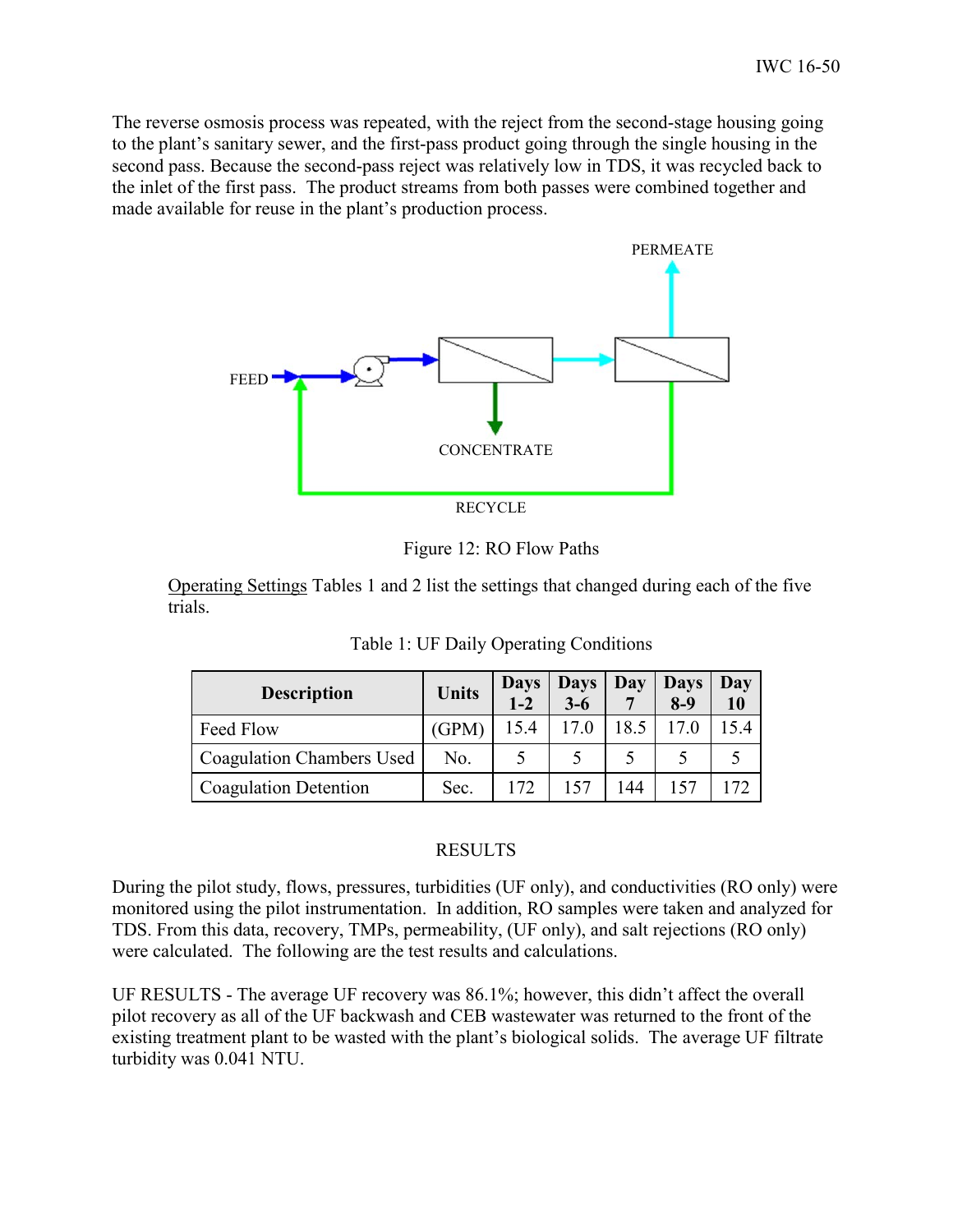|                          |       | 2 <sup>nd</sup> Pass | Final    | 1 <sup>st</sup> Pass |
|--------------------------|-------|----------------------|----------|----------------------|
|                          | Feed  | Reject               | Permeate | Reject               |
|                          | Flow  | (recycle)            |          | (Drain)              |
|                          |       |                      |          |                      |
| Day                      | (GPM) | (GPM)                | (GPM)    | (GPM)                |
| 1                        | 29    | 47                   | 14       | 15                   |
| $\overline{2}$           | 30    | 48                   | 14       | 16                   |
| $\overline{3}$           | 38.6  | 7                    | 17       | 21.6                 |
| $\overline{\mathcal{L}}$ | 35    | 7                    | 13.6     | 21.4                 |
| 5                        | 39    | 8                    | 16       | 23                   |
| 6                        | 38.5  | 8                    | 15.5     | 23                   |
| 7                        | 37    | 9                    | 15       | 22                   |
| 8                        | 37    | 8                    | 15       | 22                   |
| 9                        | 38    | 8                    | 16       | 22                   |
| 10                       | 44    | 8.5                  | 23       | 21                   |

Table 2: RO Daily Operating Conditions

The typical UF permeability is shown in Figure 13, normalized to 20ºC. The normalized permeability averaged 286 lmh/bar (11.6 gfd/psi) for filtration bottom (FB) and 329 lmh/bar (13.4 gfd/psi) for filtration top (FT).



Figure 13: UF Permeability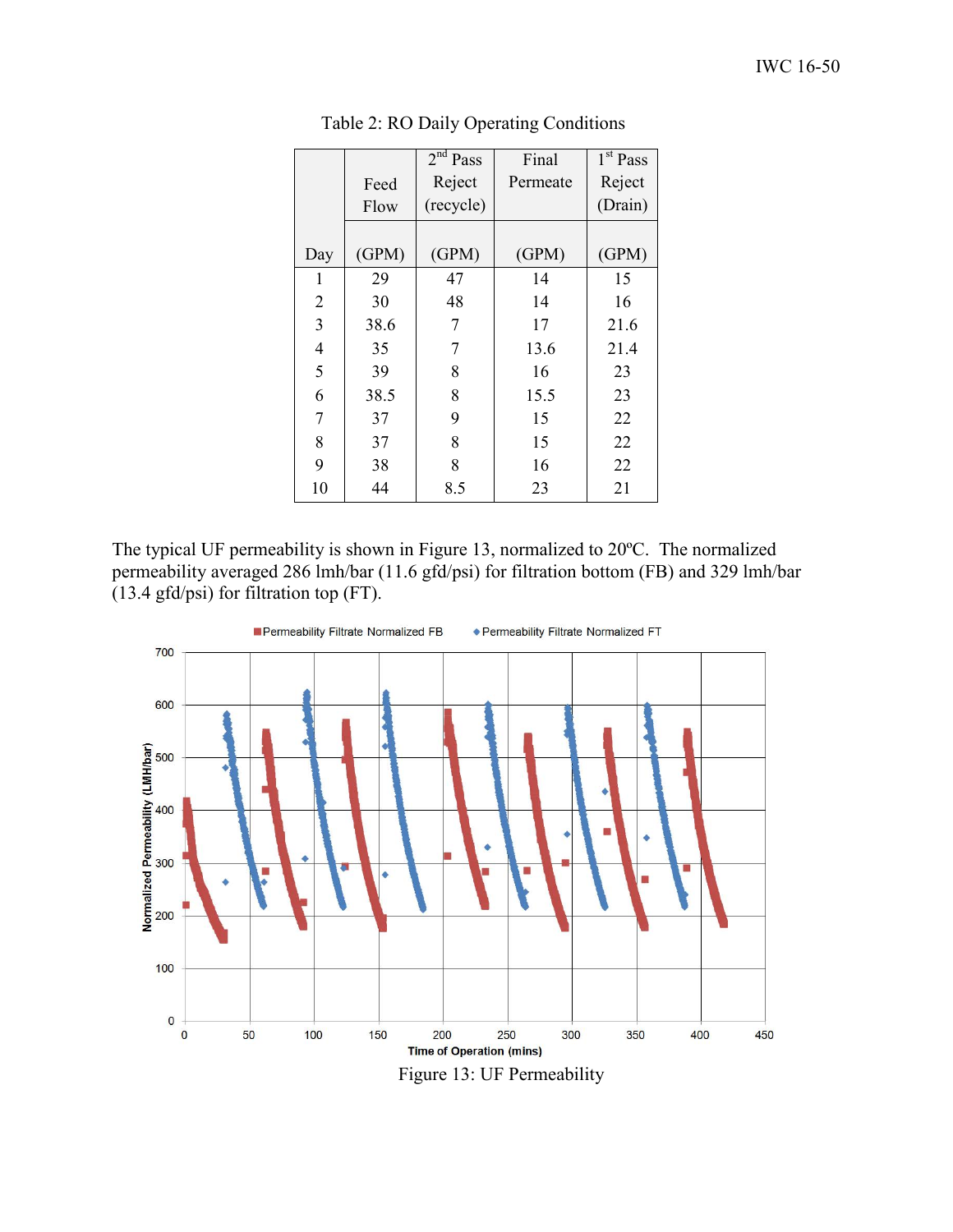RO RESULTS – Figure 14 lists the TDS rejection for each RO pass and for the final permeate. The average first-pass permeate TDS was 554 mg/l (ppm), and the average second-pass permeate TDS was 14 mg/l (ppm).



Figure 15: RO Permeate Flow and Recovery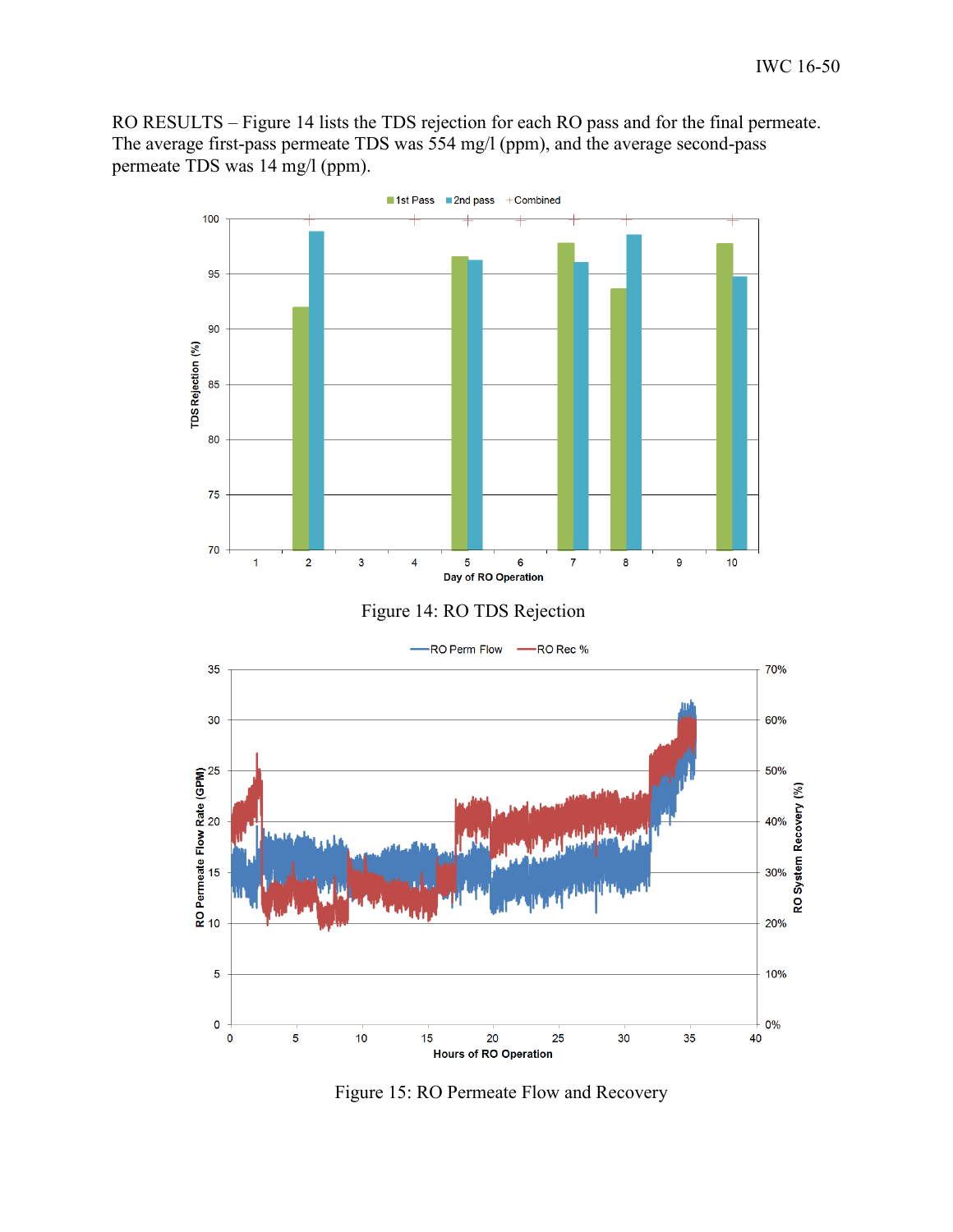The RO permeate flows and recoveries are shown in Figure 15. As you can see, the RO achieved stable operation at a permeate flow of 15 gpm and system recovery of 40%.

Table 3 lists the RO TMPs for each of the three stages. When operating at 40% recovery during trials 3 and 4 (days  $7 - 9$ ), the TMPs actually went down. In addition, the average pressure drop through the first pass elements was only 7 psi. This data indicates that no appreciable fouling occurred during the test, even with the high influent DOC.

|                | Transmembrane Pressure (psi) |                     |          |  |
|----------------|------------------------------|---------------------|----------|--|
|                |                              |                     |          |  |
| Day            | 1st Pass, 1st Stage          | 1st Pass, 2nd Stage | 2nd Pass |  |
| 1              | 345                          | 330                 | 105      |  |
| $\overline{2}$ | 360                          | 345                 | 105      |  |
| $\overline{3}$ | 415                          | 413                 | 135      |  |
| $\overline{4}$ | 410                          | 405                 | 155      |  |
| 5              | 427                          | 422                 | 128      |  |
| 6              | 437                          | 432                 | 118      |  |
| 7              | 431                          | 424                 | 128      |  |
| 8              | 425                          | 421                 | 128      |  |
| 9              | 409                          | 404                 | 141      |  |
| 10             | 350                          | 345                 | 175      |  |

| Table 3: RO TMPs |  |  |
|------------------|--|--|
|------------------|--|--|

### **CONCLUSIONS**

The testing results demonstrated that a CMF/UF/two-pass RO process can produce a high quality permeate from the facility's wastewater, having very low permeate TDS concentrations of 11-22 mg/L. During the pilot evaluation, the RO permeate was produced with no observed membrane fouling, indicating economical and stable operation of a full-scale Reverse Osmosis plant is achievable. Other conclusions can be drawn from the above results:

- The CMF and UF provided the RO with an average turbidity of 0.042 NTU.
- High UF permeability (276-304 LMH/bar, 11.2-12.4 gfd/psi) means less membranes and associated O&M costs.
- $\bullet$  UF TMPs averaged 2 5 psi, which translates into low energy usage.
- $\sim$  24% TOC reduction with Ferric Chloride coagulant.
- High TDS rejections:
	- $\circ$  First-Pass = 92-98%
	- $\circ$  Second-Pass = 96-99%
	- $\circ$  Total >99.8%
- RO recoveries averaged 43.5%, consistent with other high-salinity RO systems.
- RO pressure drops averaged 7 psi through the first-pass elements.
- No significant increase in RO pressure drop or TMP means no appreciable fouling